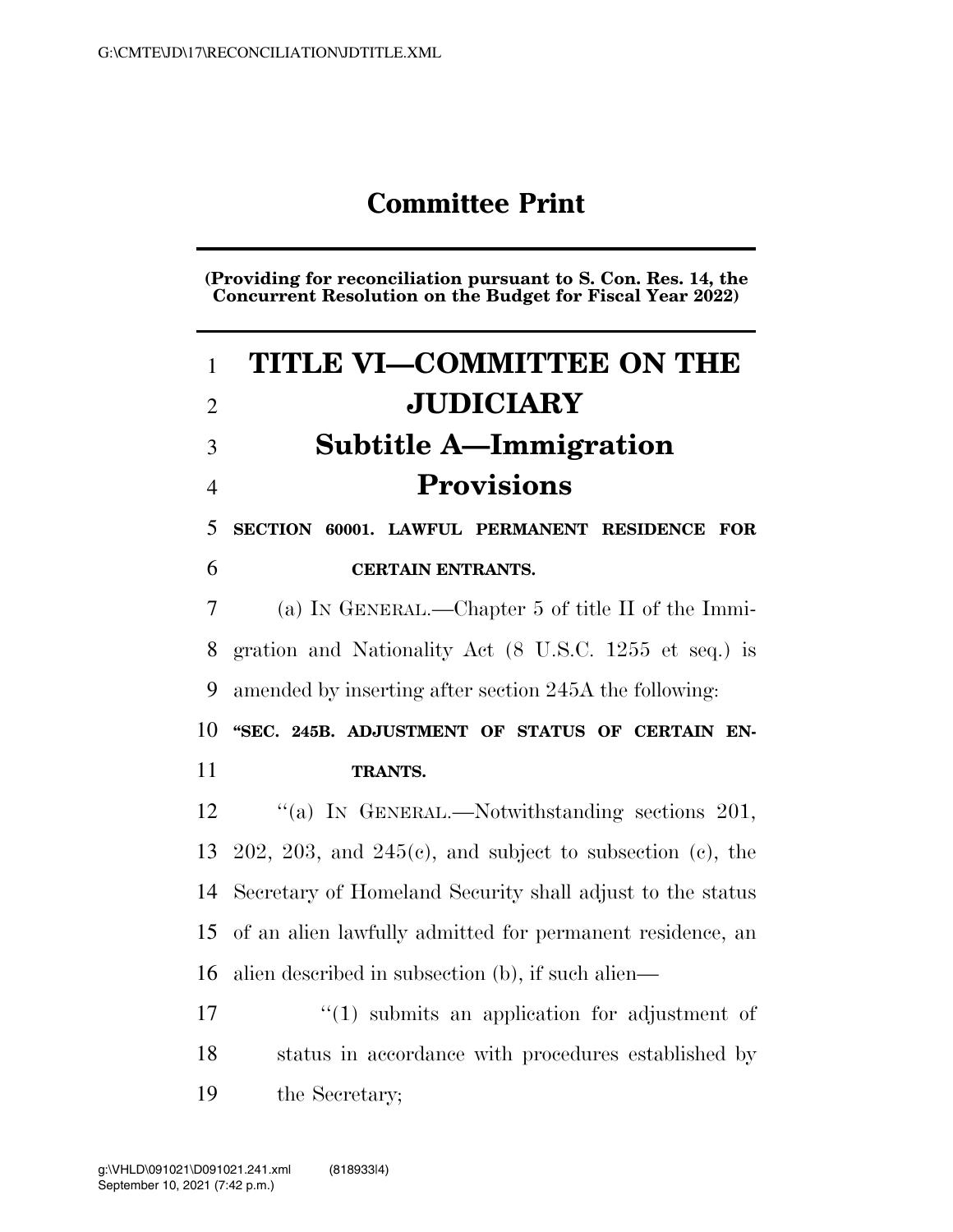| $\mathbf{1}$   | $f'(2)$ in addition to any administrative proc-          |
|----------------|----------------------------------------------------------|
| $\overline{2}$ | essing fee, pays a supplemental fee of $$1,500$ ; and    |
| 3              | "(3) completes, to the satisfaction of the Sec-          |
| $\overline{4}$ | retary—                                                  |
| 5              | "(A) security and law enforcement back-                  |
| 6              | ground checks; and                                       |
| 7              | $\lq\lq (B)$ a medical examination consistent with       |
| 8              | section $221(d)$ .                                       |
| 9              | $\lq\lq(b)$ ALIENS DESCRIBED.—An alien described in this |
| 10             | subsection is an alien who-                              |
| 11             | $\lq(1)(A)$ has been continuously physically             |
| 12             | present in the United States since January 1, 2021;      |
| 13             | "(B) was $18$ years of age or younger on the             |
| 14             | date on which the alien entered the United States        |
| 15             | and has continuously resided in the United States        |
| 16             | since such entry; and                                    |
| 17             | $\lq\lq$ demonstrates—                                   |
| 18             | "(i) a record of honorable service in the                |
| 19             | Uniformed Services of the United States;                 |
| 20             | "(ii) attainment of, or completion of at                 |
| 21             | least 2 years, in good standing, of a program            |
| 22             | leading to-                                              |
| 23             | "(I) a degree from a United States in-                   |
| 24             | stitution of higher education; or                        |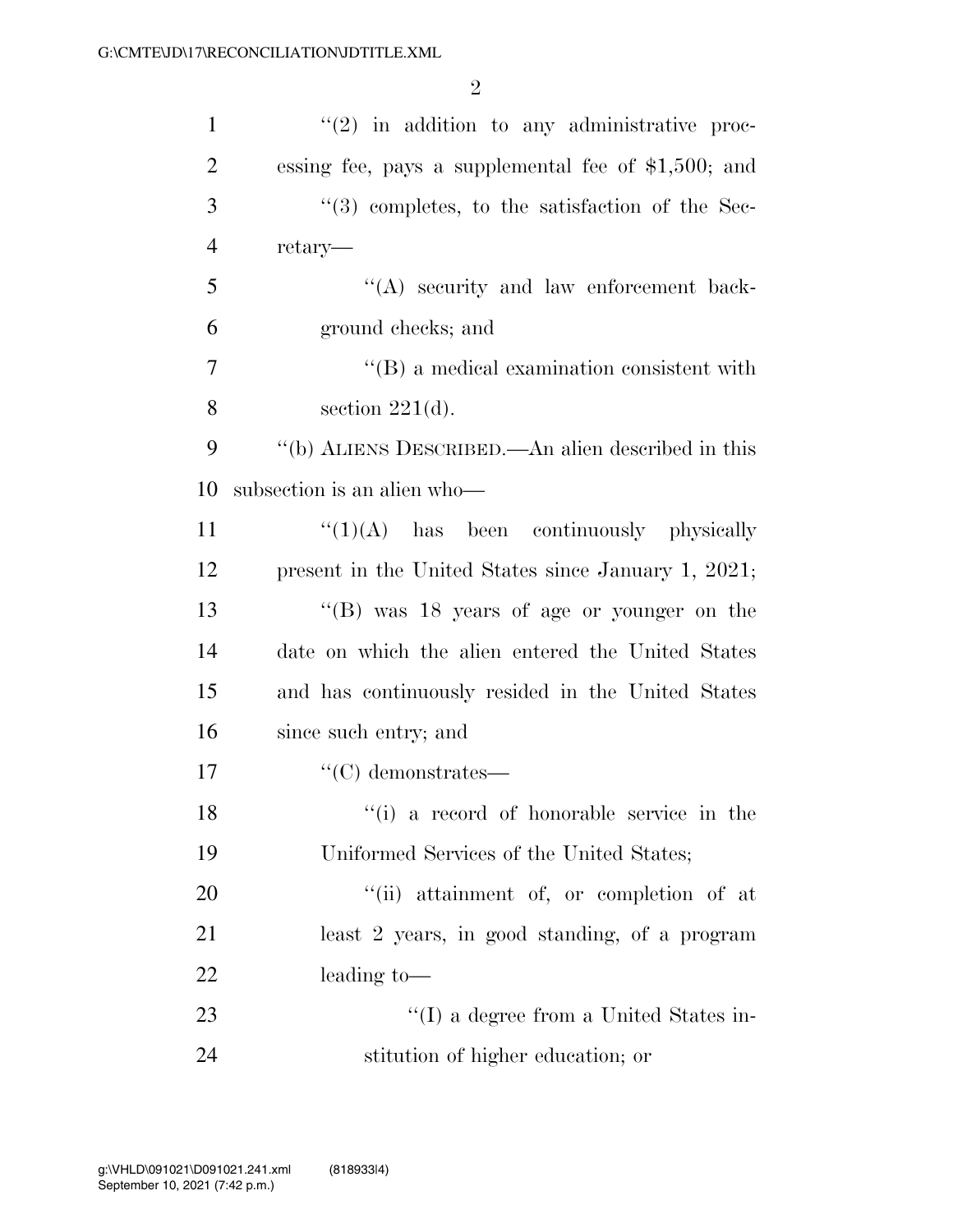| $\mathbf{1}$   | "(II) a postsecondary credential from               |
|----------------|-----------------------------------------------------|
| $\overline{2}$ | area career and technical education<br>an           |
| 3              | school in the United States;                        |
| $\overline{4}$ | "(iii) during the 3-year period immediately         |
| 5              | preceding the date on which the alien submits       |
| 6              | an application for adjustment of status under       |
| $\overline{7}$ | this section, a consistent record of earned in-     |
| 8              | come in the United States; or                       |
| 9              | $``(iv)(I)$ enrollment in a program described       |
| 10             | in clause (ii); and                                 |
| 11             | "(II) current employment or participation           |
| 12             | in an internship, apprenticeship, or similar        |
| 13             | training program;                                   |
| 14             | $\lq(2)(A)$ has been continuously physically        |
| 15             | present in the United States since January 1, 2021; |
| 16             | and                                                 |
| 17             | $\lq\lq$ has demonstrated a consistent record of    |
| 18             | earned income in the United States in an occupation |
| 19             | described in the guidance of the Department of      |
| 20             | Homeland Security entitled 'Advisory Memorandum     |
| 21             | on Ensuring Essential Critical Infrastructure Work- |
| 22             | ers' Ability to Work During the COVID-19 Re-        |
| 23             | sponse', issued on August 10, 2021, during the pe-  |
| 24             | riod beginning on January 31, 2020, and ending on   |
| 25             | August 24, 2021;                                    |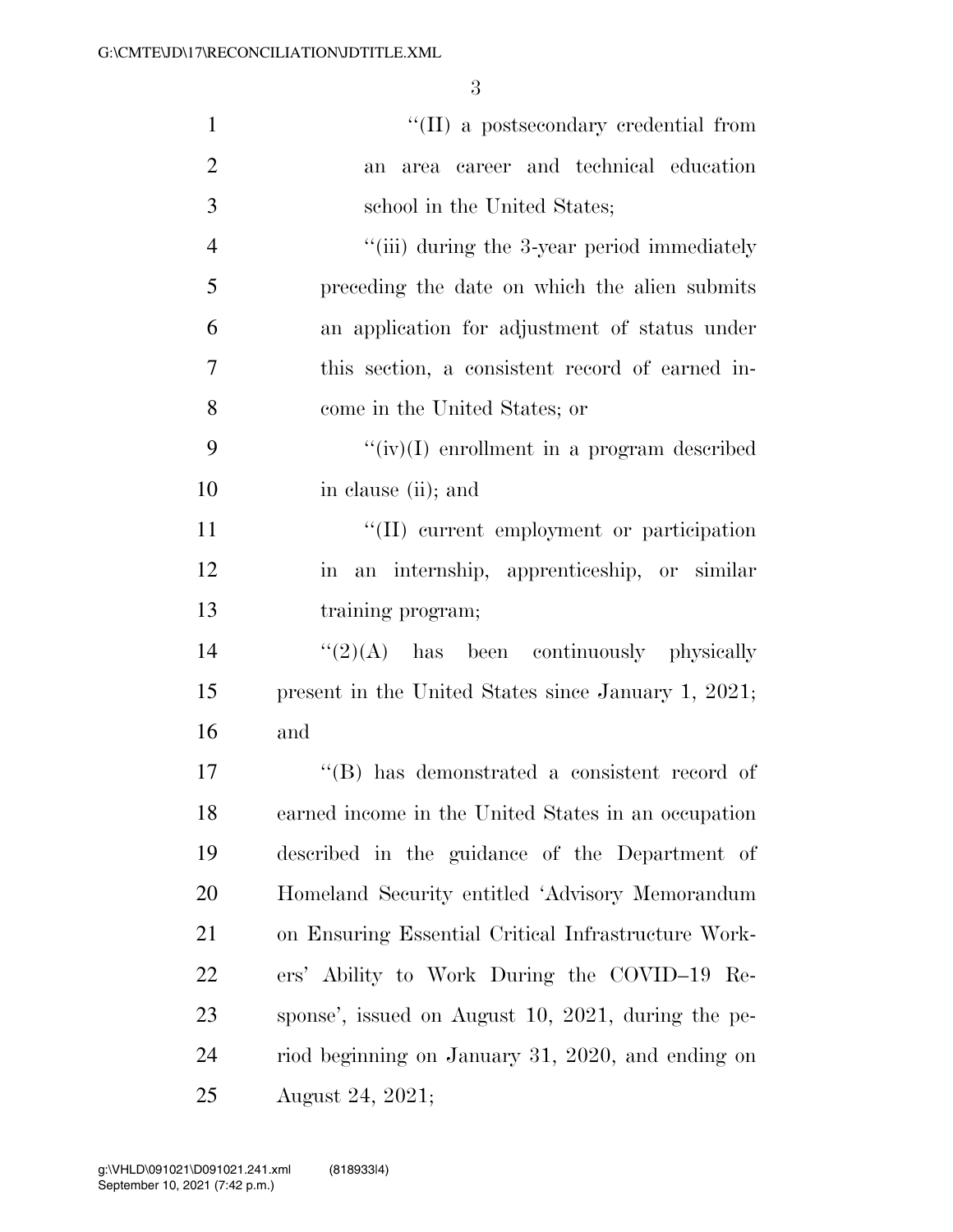1 ''(3)(A) has been continuously physically present in the United States for not less than 3 years; and

 $\frac{4}{(B)(i)}$  is a national of a foreign state (or a part of a foreign state) (or in the case of an alien having no nationality, is a person who last habitually resided in such state) with a designation under sub-section (b) of section 244 on January 1, 2017;

 $\frac{4}{\pi}$  (ii) notwithstanding paragraphs  $(1)(A)(iv)$  and  $10 \qquad (3)(C)$  of subsection (c) of section 244, had or was otherwise eligible for temporary protected status under section 244 on that date; and

 ''(iii) has not engaged in conduct since that date that would render the alien ineligible for tem-15 porary protected status under section  $244(e)(2)$ ; or ''(4)(A) has been continuously physically present in the United States for not less than 3 years; and

 ''(B)(i) was eligible for deferred enforced depar-ture as of January 20, 2021; and

21 ''(ii) has not engaged in conduct since that date that would render the alien ineligible for deferred enforced departure.

24 "(c) GROUNDS OF INELIGIBILITY.—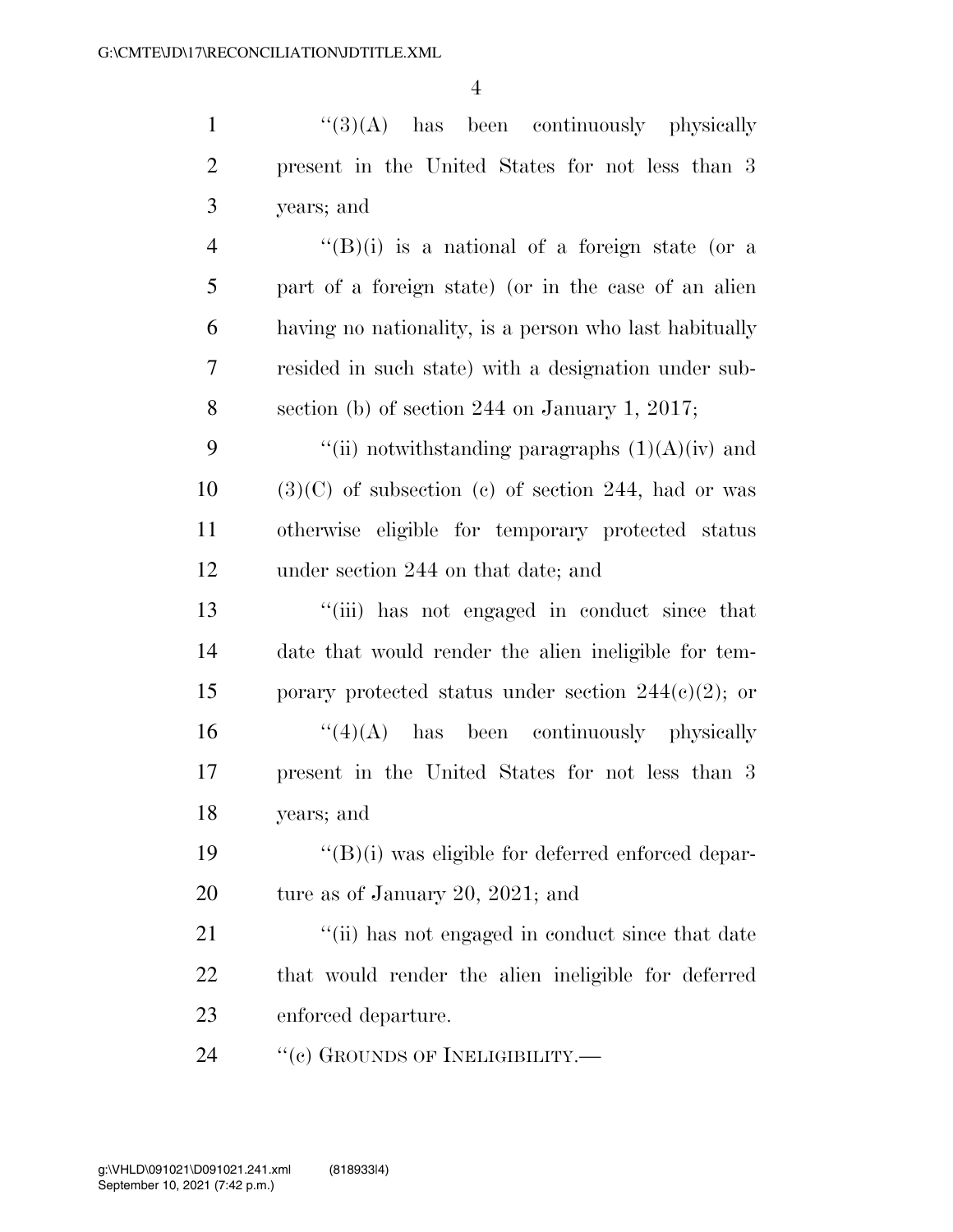| $\mathbf{1}$   | "(1) IN GENERAL.—Subject to paragraphs $(2)$         |
|----------------|------------------------------------------------------|
| $\overline{2}$ | and (3), an alien seeking adjustment of status under |
| 3              | this section shall demonstrate that the alien—       |
| $\overline{4}$ | "(A) is not inadmissible under paragraph             |
| 5              | $(2), (3), (6)(E), (6)(G), (8), (10)(A), (10)(C),$   |
| 6              | or $(10)(D)$ of section $212(a)$ ;                   |
| 7              | "(B) has not ordered, incited, assisted, or          |
| 8              | otherwise participated in the persecution of any     |
| 9              | person on account of race, religion, nationality,    |
| 10             | membership in a particular social group, or po-      |
| 11             | litical opinion;                                     |
| 12             | "(C) has not been convicted of—                      |
| 13             | "(i) any offense under Federal<br>or                 |
| 14             | State law, other than a State offense for            |
| 15             | which an essential element is the alien's            |
| 16             | immigration status, that is punishable by a          |
| 17             | maximum term of imprisonment of more                 |
| 18             | than 1 year; or                                      |
| 19             | "(ii) 3 or more offenses under Federal               |
| 20             | or State law, other than State offenses for          |
| 21             | which an essential element is the alien's            |
| 22             | immigration status, for which the alien was          |
| 23             | convicted on different dates for each of the         |
| 24             | 3 offenses and imprisoned for an aggregate           |
| 25             | of 90 days or more; and                              |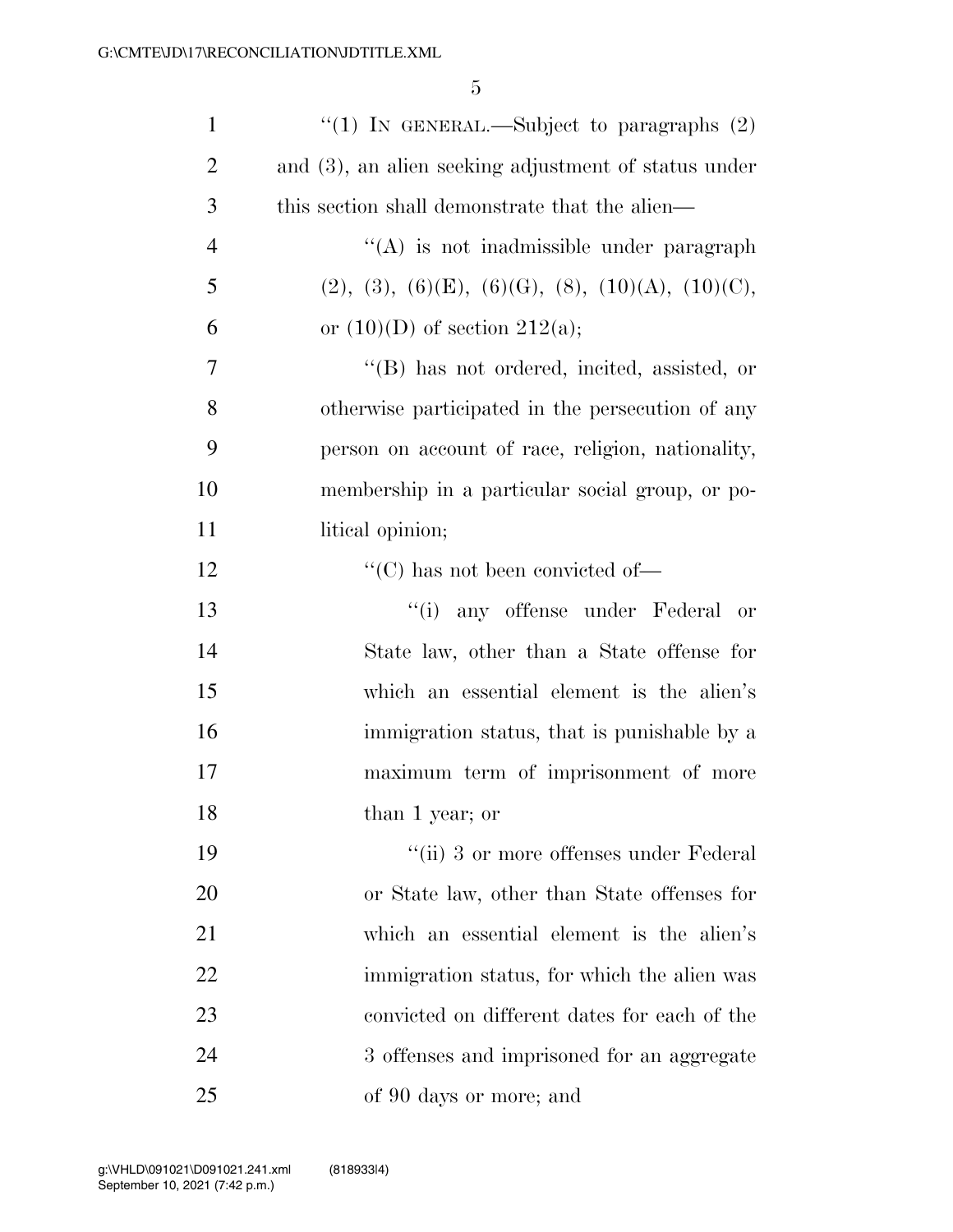| $\mathbf{1}$   | "(D) has registered under the Military Se-                      |
|----------------|-----------------------------------------------------------------|
| $\overline{2}$ | lective Service Act (50 U.S.C. 3801 et seq.), if                |
| 3              | the alien is subject to registration under that                 |
| $\overline{4}$ | Act.                                                            |
| 5              | "(2) WAIVER.—With respect to any benefit                        |
| 6              | under this section, the Secretary of Homeland Secu-             |
| 7              | rity may waive the grounds of inadmissibility under             |
| 8              | paragraph $(2)$ , $(6)(E)$ , $(6)(G)$ , or $(10)(D)$ of section |
| 9              | $212(a)$ —                                                      |
| 10             | "(A) for humanitarian purposes or family                        |
| 11             | unity; or                                                       |
| 12             | $\lq\lq (B)$ if a waiver is otherwise in the public             |
| 13             | interest.                                                       |
| 14             | ``(3)<br>TREATMENT OF EXPUNGED<br>CONVIC-                       |
| 15             | TIONS.—For purposes of paragraph (1), the Sec-                  |
| 16             | retary—                                                         |
| 17             | "(A) may not automatically treat an ex-                         |
| 18             | punged conviction as a conviction; and                          |
| 19             | "(B) shall evaluate expunged convictions                        |
| 20             | on a case-by-case basis according to the nature                 |
| 21             | and severity of the underlying offense to deter-                |
| 22             | mine whether, under the circumstances, the                      |
| 23             | alien should be eligible for adjustment of status.              |
| 24             | "(d) LIMITATION ON REMOVAL.—                                    |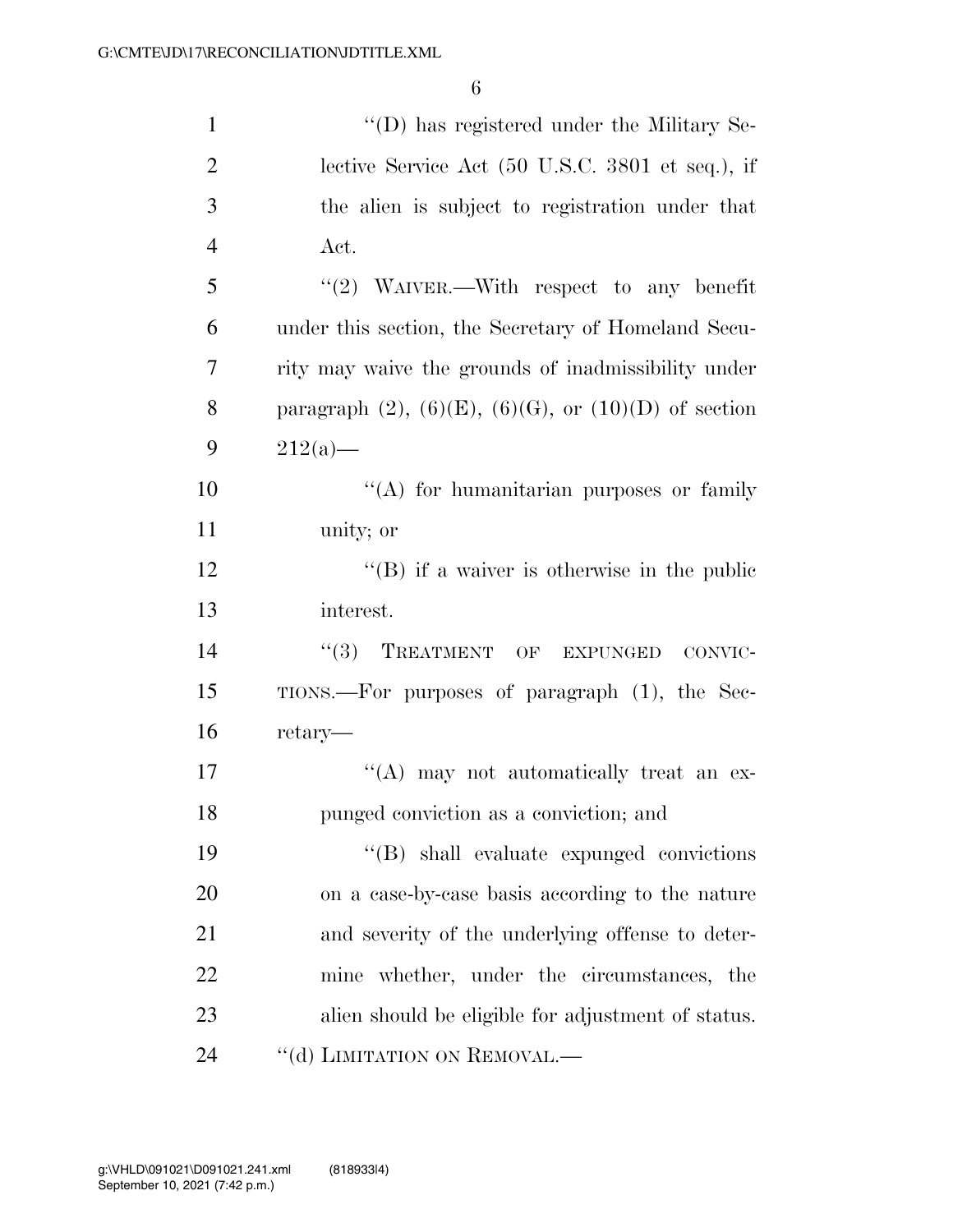| $\mathbf{1}$   | "(1) IN GENERAL.—With respect to an alien            |
|----------------|------------------------------------------------------|
| $\overline{2}$ | who is in removal proceedings or subject to a final  |
| 3              | order of removal or an order of voluntary departure, |
| $\overline{4}$ | the Secretary of Homeland Security shall provide     |
| 5              | the alien with a reasonable opportunity to apply for |
| 6              | relief under this section if the alien—              |
| 7              | "(A) requests an opportunity to so apply;            |
| 8              | or                                                   |
| 9              | $\lq\lq$ (B) appears to be prima facie eligible for  |
| 10             | such relief.                                         |
| 11             | "(2) STAY OF REMOVAL FOR CERTAIN CHIL-               |
| 12             | DREN.—The Secretary of Homeland Security shall       |
| 13             | stay the removal of an alien who—                    |
| 14             | $\lq\lq$ meets the requirements of subpara-          |
| 15             | graphs (A) and (B) of subsection $(b)(1)$ ;          |
| 16             | "(B) subject to paragraphs $(2)$ and $(3)$ of        |
| 17             | subsection $(c)$ , is not subject to a ground of in- |
| 18             | eligibility under paragraph (1) of such sub-         |
| 19             | section; and                                         |
| 20             | $\lq\lq$ (C) is enrolled in—                         |
| 21             | "(i) an early childhood education pro-               |
| 22             | gram;                                                |
| 23             | "(ii) an elementary school;                          |
| 24             | "(iii) a secondary school; or                        |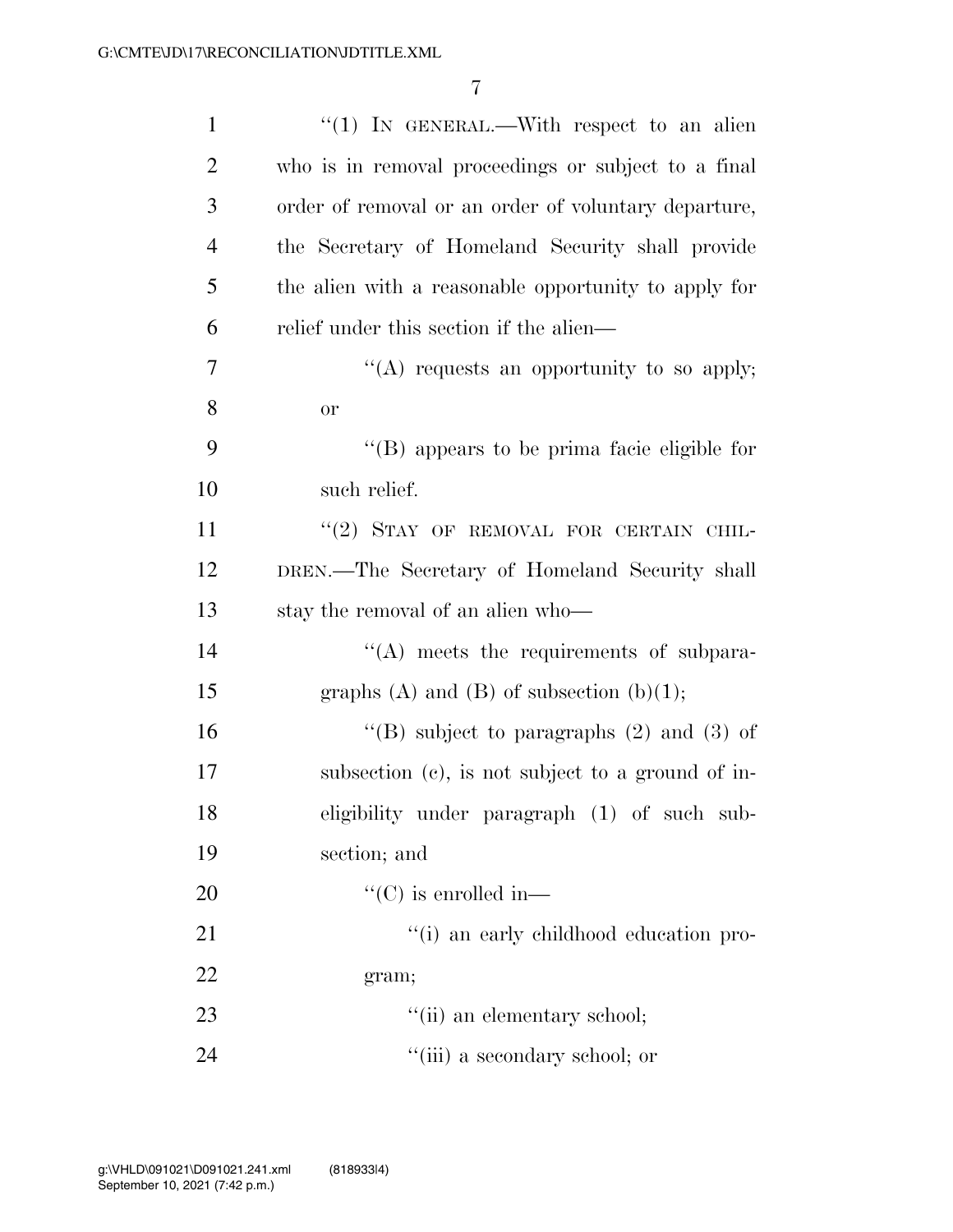| $\mathbf{1}$   | "(iv) an education program assisting                        |
|----------------|-------------------------------------------------------------|
| $\overline{2}$ | students in obtaining a high school di-                     |
| 3              | ploma or its equivalent.                                    |
| $\overline{4}$ | $``$ (e) EFFECTIVE DATE.—The section shall take effect      |
| 5              | on the earlier of—                                          |
| 6              | $\cdot$ (1) the date that is 180 days after the date of     |
| 7              | the enactment of this section; or                           |
| 8              | "(2) May 1, 2022.".                                         |
| 9              | (b) CONFORMING AMENDMENT.—The table of con-                 |
| 10             | tents for the Immigration and Nationality Act (8 U.S.C.     |
| 11             | 1101 et seq.) is amended by inserting after the item relat- |
| 12             | ing to 245A the following:                                  |
|                |                                                             |
|                | "Sec. 245B. Adjustment of status of certain entrants.".     |
| 13             | SEC. 60002. RECAPTURE OF UNUSED IMMIGRANT VISA              |
| 14             | <b>NUMBERS.</b>                                             |
| 15             | (a) RECAPTURE OF UNUSED IMMIGRANT VISA NUM-                 |
| 16             | BERS.                                                       |
| 17             | (1) ENSURING FUTURE USE OF ALL IMMIGRANT                    |
| 18             | VISAS.—Section $201(c)(1)(B)(ii)$ of the Immigration        |
| 19             | and Nationality Act (8 U.S.C. $1151(e)(1)(B(ii))$ is        |
| 20             | amended to read as follows:                                 |
| 21             | "(ii) In no case shall the number com-                      |
| 22             | puted under subparagraph $(A)$ be less than                 |
| 23             | the sum of-                                                 |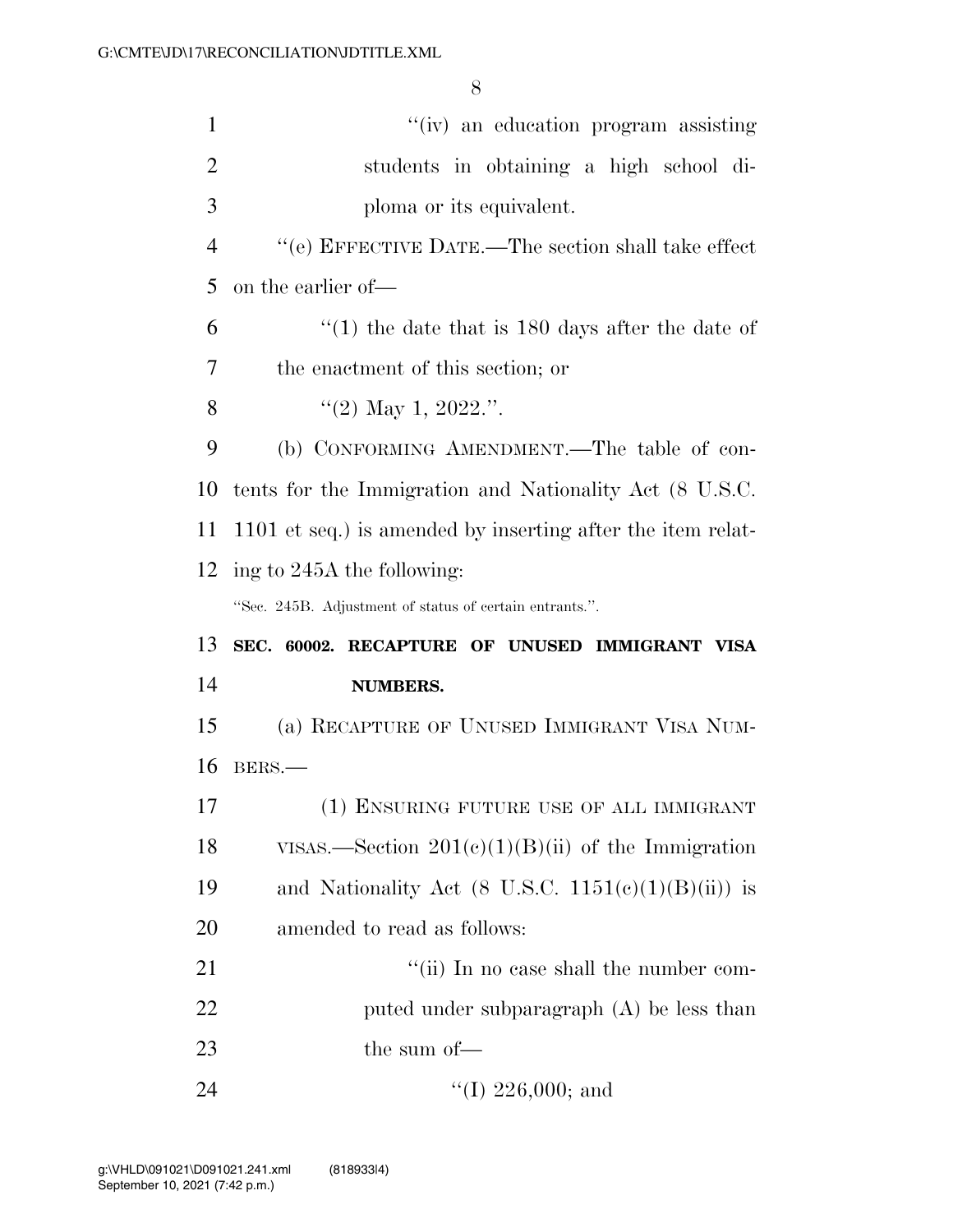| $\mathbf{1}$   | $\lq\lq$ (II) the number computed                      |
|----------------|--------------------------------------------------------|
| $\overline{2}$ | under paragraph $(3)$ .".                              |
| 3              | (2) RECAPTURING UNUSED VISAS.—Section 201              |
| $\overline{4}$ | of the Immigration and Nationality Act (8 U.S.C.       |
| 5              | 1151) is amended by adding at the end the fol-         |
| 6              | lowing:                                                |
| 7              | "(g) RECAPTURING UNUSED VISAS.—                        |
| 8              | $"(1)$ FAMILY-SPONSORED VISAS.—                        |
| 9              | "(A) IN GENERAL.—Notwithstanding the                   |
| 10             | numerical limitations set forth in this section or     |
| 11             | in sections 202 or 203, beginning in fiscal year       |
| 12             | 2022, the number of family-sponsored immi-             |
| 13             | grant visas that may be issued under section           |
| 14             | $203(a)$ shall be increased by the number com-         |
| 15             | puted under subparagraph (B).                          |
| 16             | "(B) UNUSED VISAS.—The number com-                     |
| 17             | puted under this subparagraph is the dif-              |
| 18             | ference, if any, between—                              |
| 19             | $\lq$ <sup>"(i)</sup> the difference, if any, between— |
| 20             | $\lq\lq$ (I) the sum of the worldwide                  |
| 21             | levels established under<br>section                    |
| 22             | $201(c)(1)$ for fiscal years 1992                      |
| 23             | through $2021$ ; and                                   |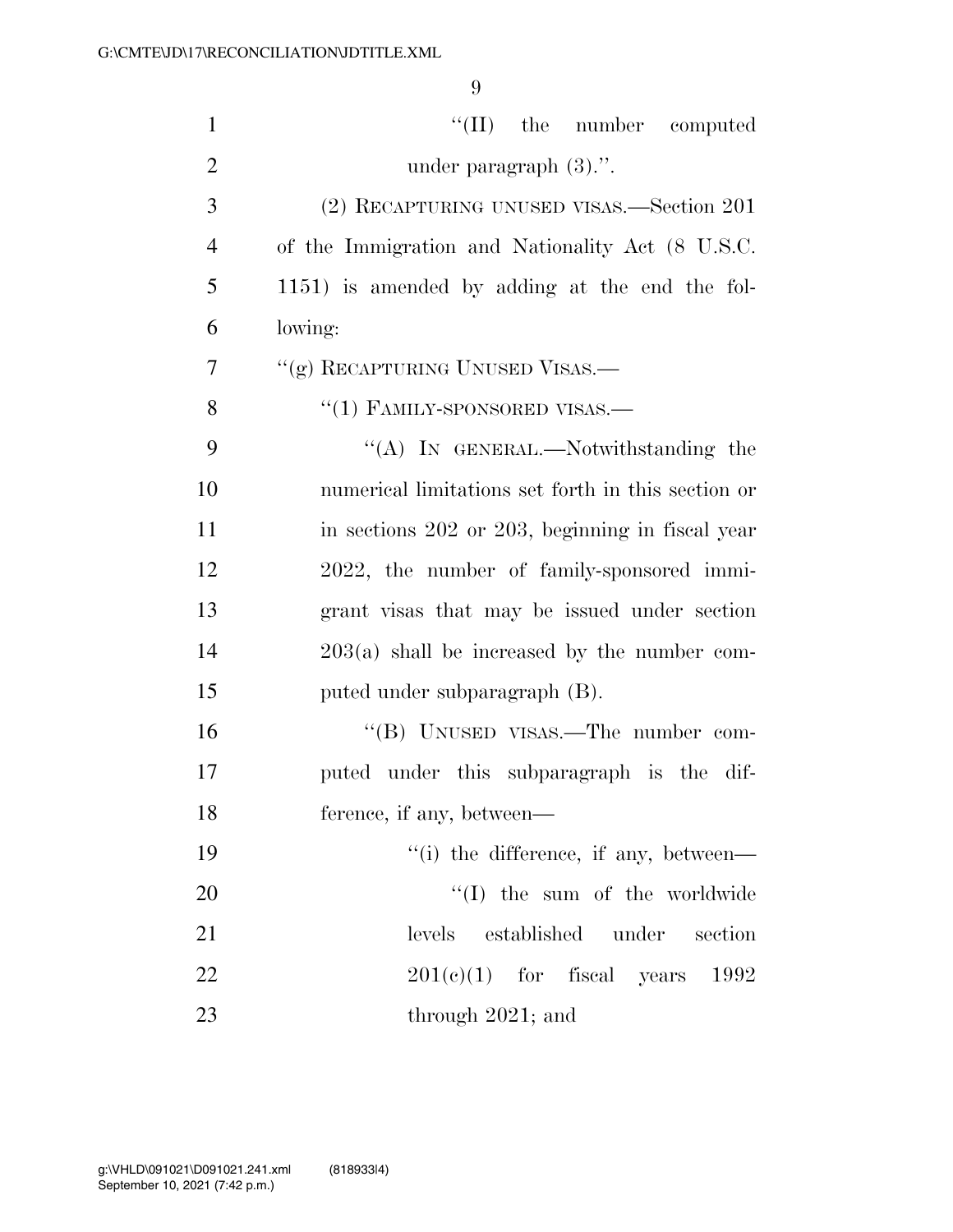| $\mathbf{1}$   | $\lq\lq$ (II) the number of visas issued           |
|----------------|----------------------------------------------------|
| $\overline{2}$ | under section $203(a)$ during such fis-            |
| 3              | cal years; and                                     |
| $\overline{4}$ | "(ii) the number of visas resulting                |
| 5              | from the calculation under clause (i) issued       |
| 6              | under section $203(a)$ after fiscal year           |
| 7              | 2021.                                              |
| 8              | $``(2)$ EMPLOYMENT-BASED VISAS.—                   |
| 9              | "(A) IN GENERAL.—Notwithstanding the               |
| 10             | numerical limitations set forth in this section or |
| 11             | in sections 202 or 203, beginning in fiscal year   |
| 12             | 2022, the number of employment-based immi-         |
| 13             | grant visas that may be issued under section       |
| 14             | $203(b)$ shall be increased by the number com-     |
| 15             | puted under subparagraph (B).                      |
| 16             | "(B) UNUSED VISAS.—The number com-                 |
| 17             | puted under this paragraph is the difference, if   |
| 18             | any, between—                                      |
| 19             | "(i) the difference, if any, between—              |
| 20             | $\lq\lq$ (I) the sum of the worldwide              |
| 21             | levels<br>established under<br>section             |
| 22             | $201(d)(1)$ for fiscal<br>years 1992               |
| 23             | through $2021$ ; and                               |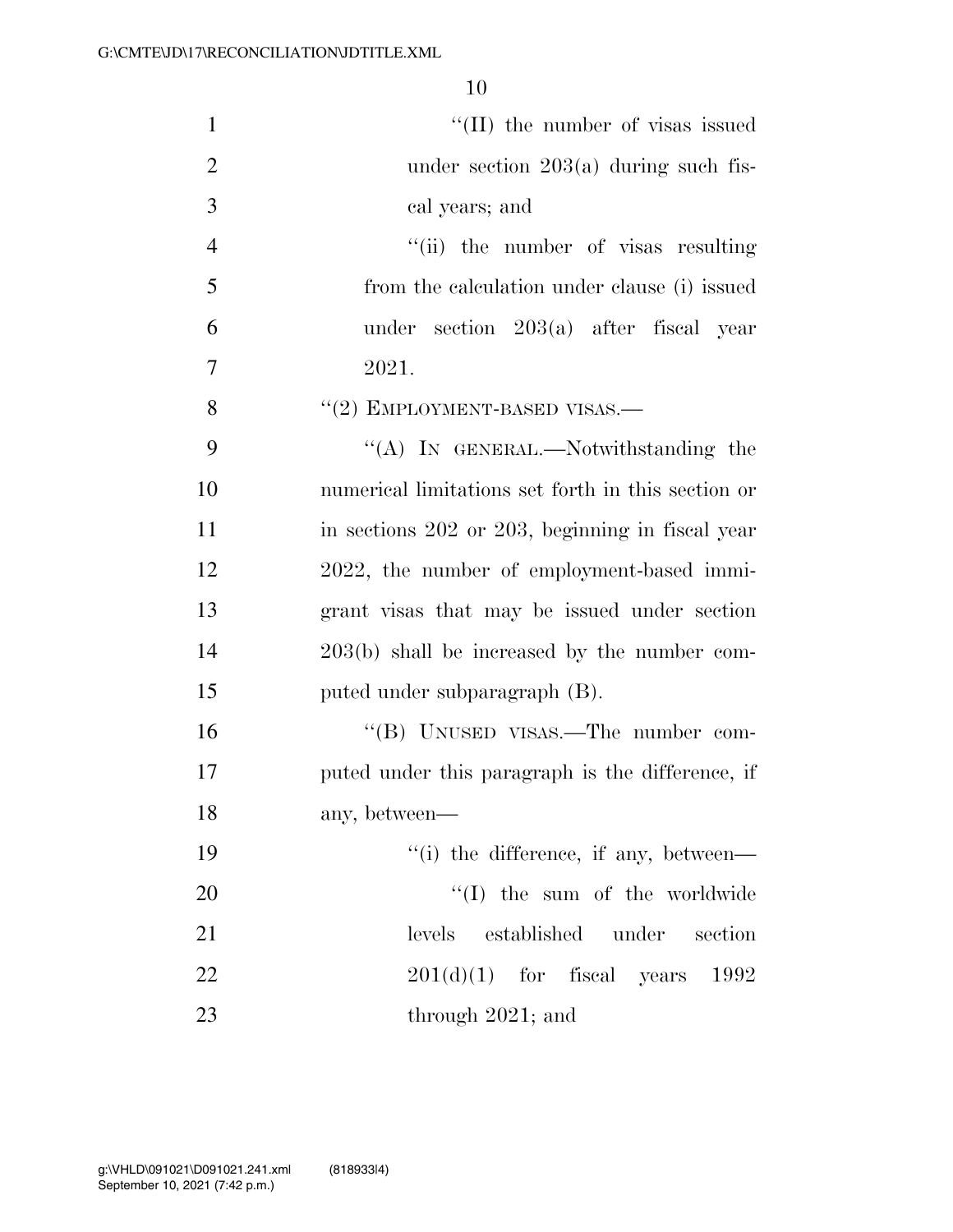| $\mathbf{1}$   | "(II) the number of visas issued                         |
|----------------|----------------------------------------------------------|
| $\overline{2}$ | under section $203(b)$ during such fis-                  |
| 3              | cal years; and                                           |
| $\overline{4}$ | "(ii) the number of visas resulting                      |
| 5              | from the calculation under clause (i) issued             |
| 6              | under section 203(b) after fiscal year                   |
| $\overline{7}$ | 2021.                                                    |
| 8              | "(3) DIVERSITY VISAS.—Notwithstanding sec-               |
| 9              | tion $204(a)(1)(1)(ii)(II)$ , an immigrant visa for an   |
| 10             | alien selected in accordance with section $203(e)(2)$ in |
| 11             | fiscal year 2017, 2018, 2019, 2020, or 2021 shall        |
| 12             | remain available to such alien (and the spouse and       |
| 13             | children of such alien) if—                              |
| 14             | "(A) the alien was refused a visa, pre-                  |
| 15             | vented from seeking admission, or denied ad-             |
| 16             | mission to the United States solely because of           |
| 17             | Executive Order 13769, Executive Order                   |
| 18             | 13780, Presidential Proclamation 9645, or                |
| 19             | Presidential Proclamation 9983; or                       |
| 20             | $\lq\lq$ because of restrictions or limitations          |
| 21             | on visa processing, visa issuance, travel, or            |
| 22             | other effects associated with the COVID-19               |
| 23             | public health emergency—                                 |
| 24             | "(i) the alien was unable to receive a                   |
| 25             | visa interview despite submitting an Online              |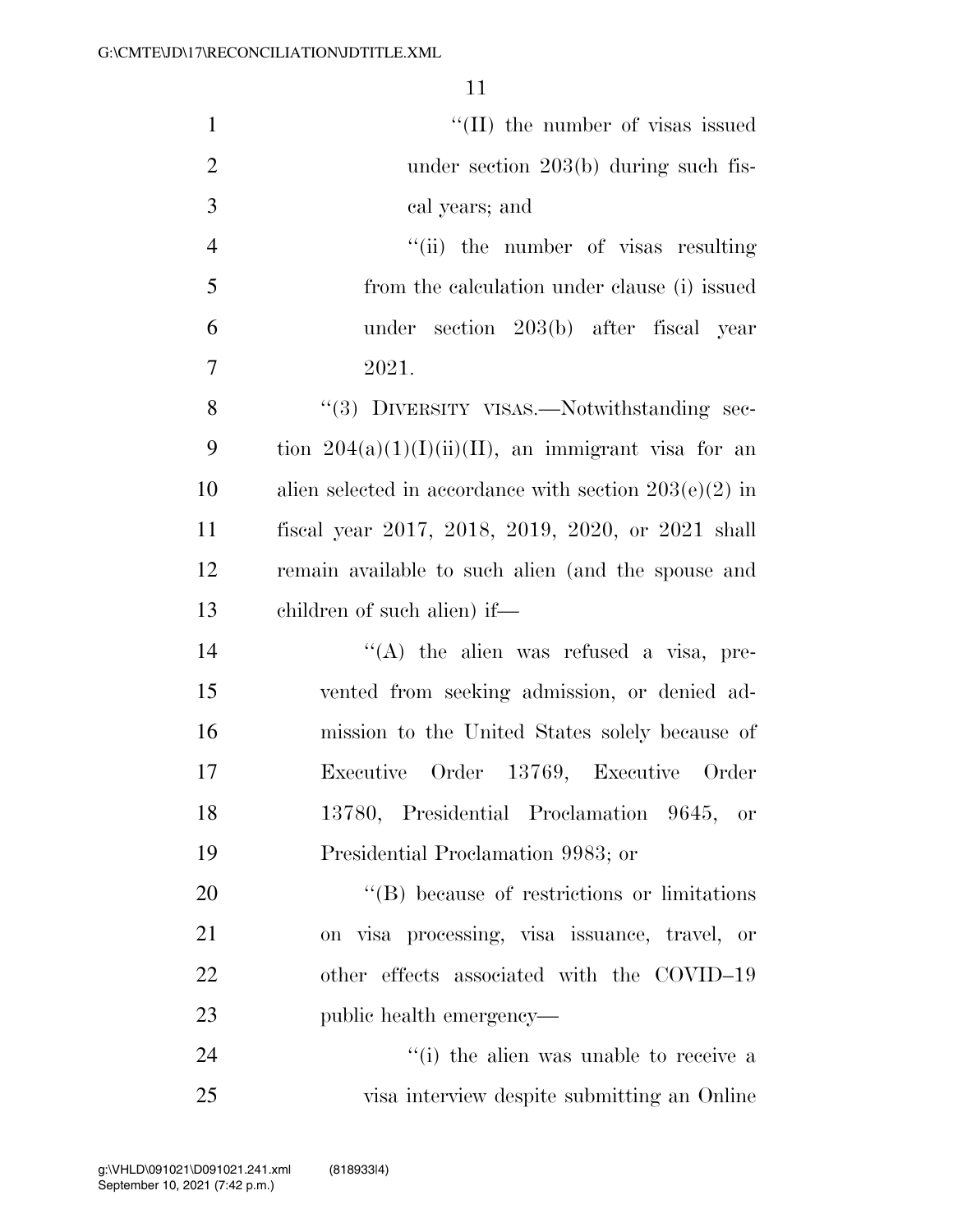| $\mathbf{1}$   | Immigrant Visa and Alien Registration                               |
|----------------|---------------------------------------------------------------------|
| $\overline{2}$ | Application (Form DS-260) to the Sec-                               |
| 3              | retary of State; or                                                 |
| $\overline{4}$ | "(ii) the alien was unable to seek ad-                              |
| 5              | mission or was denied admission to the                              |
| 6              | United States despite being approved for a                          |
| 7              | visa under section $203(c)$ .".                                     |
| 8              | SEC. 60003. ADJUSTMENT OF STATUS.                                   |
| 9              | Section 245 of the Immigration and Nationality Act                  |
| 10             | $(8 \text{ U.S.C. } 1255)$ is amended by adding at the end the fol- |
| 11             | lowing:                                                             |
| 12             | $\lq($ n) VISA AVAILABILITY.—                                       |
| 13             | " $(1)$ IN GENERAL.—Notwithstanding section                         |
| 14             | $(a)(3)$ , the Secretary of Homeland Security may ac-               |
| 15             | cept for filing, an application for adjustment of sta-              |
| 16             | tus from an alien (and the spouse and children of                   |
| 17             | such alien) if such alien—                                          |
| 18             | $\lq\lq$ is the beneficiary of an approved peti-                    |
| 19             | tion under section $204(a)(1)$ ;                                    |
| 20             | "(B) pays a supplemental fee of $$1,500$ ,                          |
| 21             | plus \$250 for each derivative beneficiary; and                     |
| 22             | $\lq\lq$ (C) is otherwise eligible for such adjust-                 |
| 23             | ment.                                                               |
| 24             | "(2) EXEMPTION.—The Secretary of State shall                        |
| 25             | exempt an alien (and the spouse and children of                     |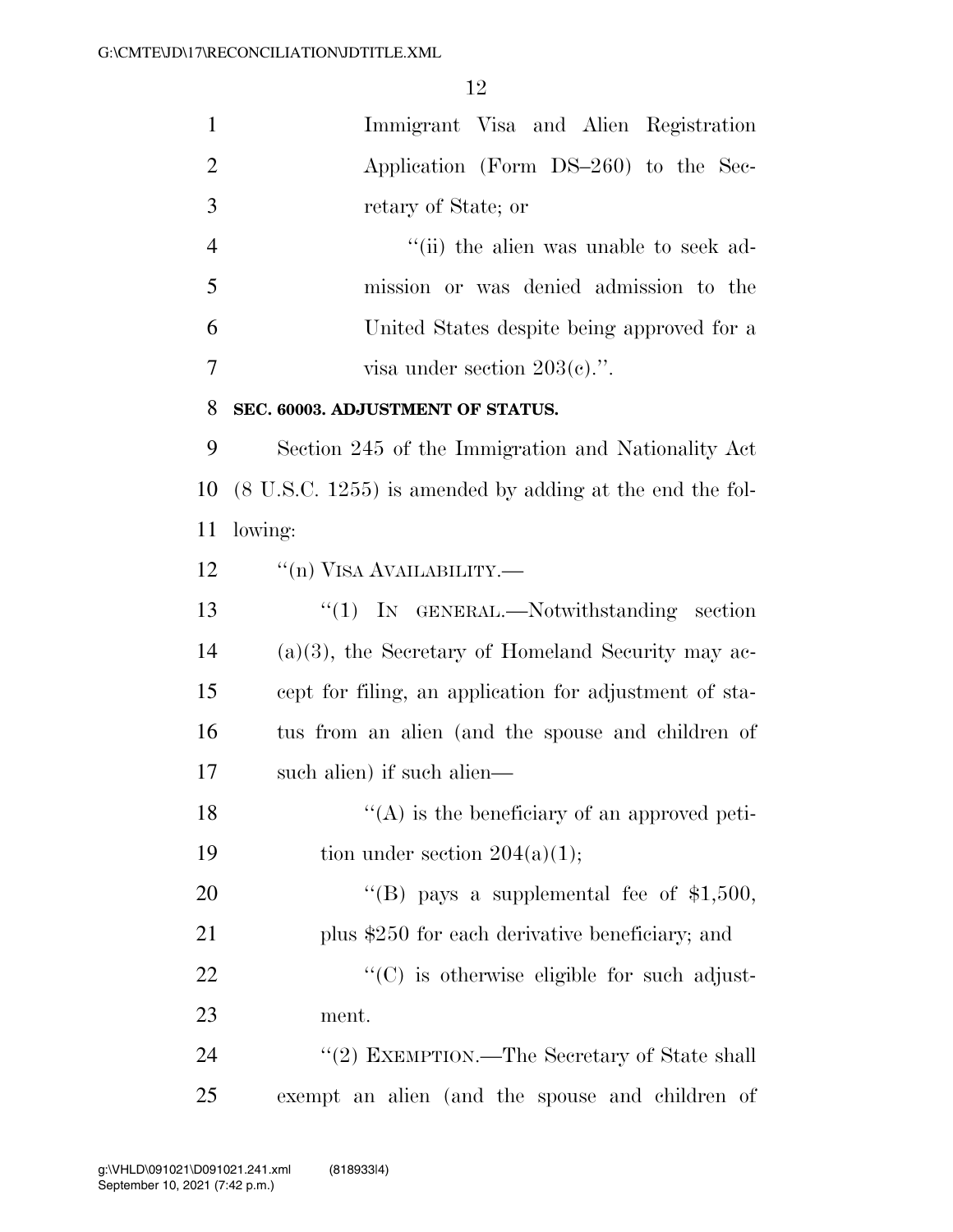| $\mathbf{1}$   | such alien) from the numerical limitations described |
|----------------|------------------------------------------------------|
| $\overline{2}$ | in sections 201, 202, and 203 and the Secretary of   |
| 3              | Homeland Security may adjust the status of such      |
| $\overline{4}$ | alien (and the spouse and children of such alien) to |
| 5              | lawful permanent resident if such alien submits or   |
| 6              | has submitted an application for adjustment of sta-  |
| 7              | tus and—                                             |
| 8              | $\lq\lq$ such alien—                                 |
| 9              | "(i) is the beneficiary of an approved               |
| 10             | petition under subparagraph $(A)(i)$ or              |
| 11             | $(B)(i)(I)$ of section $204(a)(1)$ that bears a      |
| 12             | priority date that is more than 2 years be-          |
| 13             | fore the date the alien requests a waiver of         |
| 14             | the numerical limitations; and                       |
| 15             | ``(ii)<br>pays a supplemental fee<br>- of            |
| 16             | \$2,500;                                             |
| 17             | $\lq\lq$ (B) such alien—                             |
| 18             | "(i) is the beneficiary of an approved               |
| 19             | petition under subparagraph $(E)$ or $(F)$ of        |
| 20             | section $204(a)(1)$ that bears a priority date       |
| 21             | that is more than 2 years before the date            |
| 22             | the alien requests a waiver of the numer-            |
| 23             | ical limitations; and                                |
| 24             | ``(ii)<br>pays a supplemental fee of                 |
| 25             | $$5,000;$ or                                         |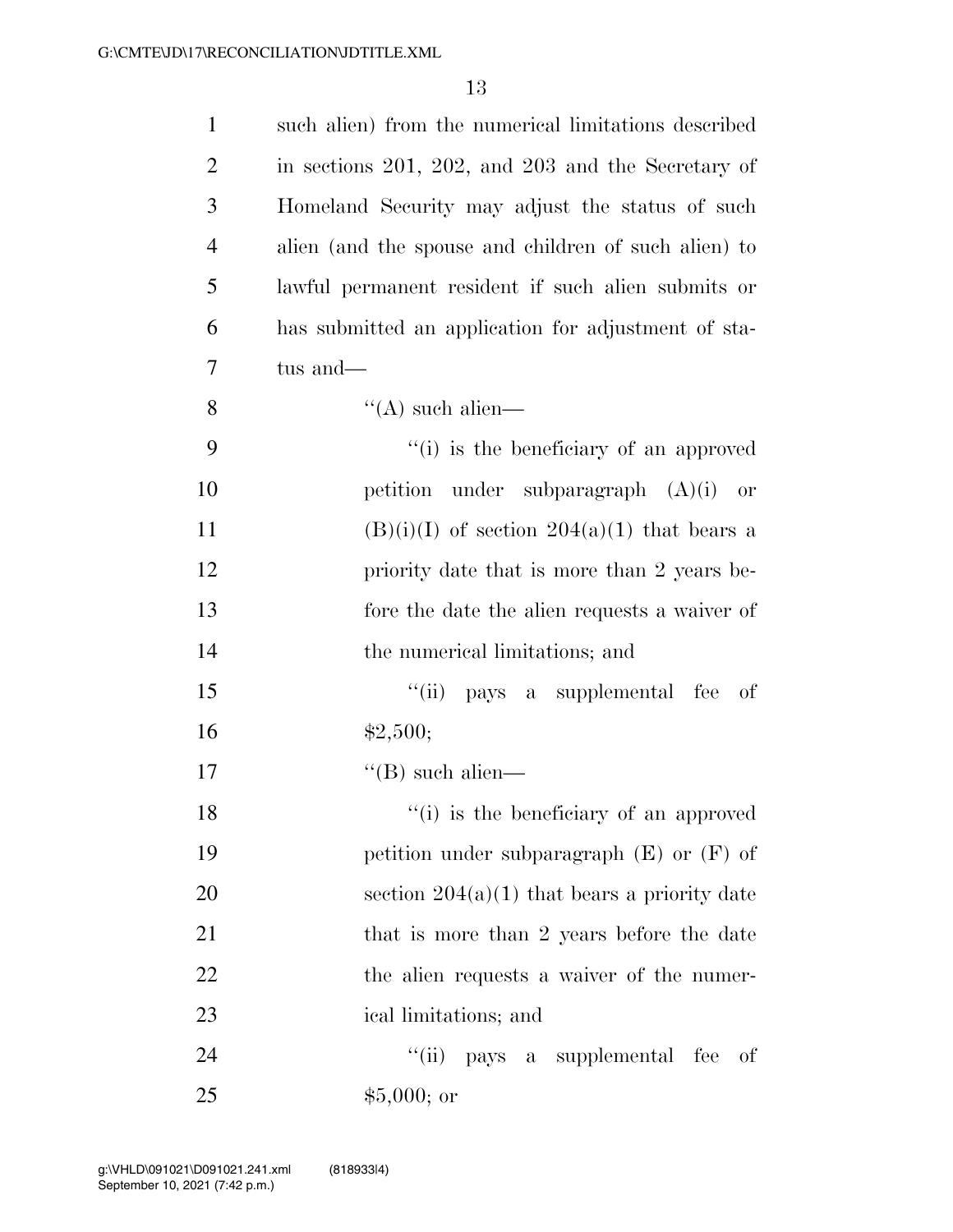| $\mathbf{1}$   | $\lq\lq$ (C) such alien—                                      |
|----------------|---------------------------------------------------------------|
| $\overline{2}$ | "(i) is the beneficiary of an approved                        |
| 3              | petition under subparagraph (H) of section                    |
| $\overline{4}$ | $204(a)(1)$ that bears a priority date that is                |
| 5              | more than 2 years before the date the alien                   |
| 6              | requests a waiver of the numerical limita-                    |
| 7              | tions; and                                                    |
| 8              | "(ii) pays a supplemental fee of                              |
| 9              | \$50,000.                                                     |
| 10             | $``(3)$ EFFECTIVE DATE.—                                      |
| 11             | "(A) IN GENERAL.—The provisions of this                       |
| 12             | subsection-                                                   |
| 13             | "(i) shall take effect on the earlier of                      |
| 14             | the date that is—                                             |
| 15             | $\lq(1)$ 180 days after the date of                           |
| 16             | the enactment of this subsection; or                          |
| 17             | "(II) May 1, 2022; and                                        |
| 18             | "(ii) except as provided in subpara-                          |
| 19             | graph (B), shall cease to have effect on                      |
| 20             | September 30, 2031.                                           |
| 21             | CONTINUATION. <sup>---</sup> Paragraph<br>$\lq\lq (B)$<br>(2) |
| 22             | shall continue in effect with respect to an alien             |
| 23             | who requested a waiver of the numerical limita-               |
| 24             | tions and paid the requisite fee prior to the                 |
| 25             | date described in subparagraph $(A)(ii)$ , until              |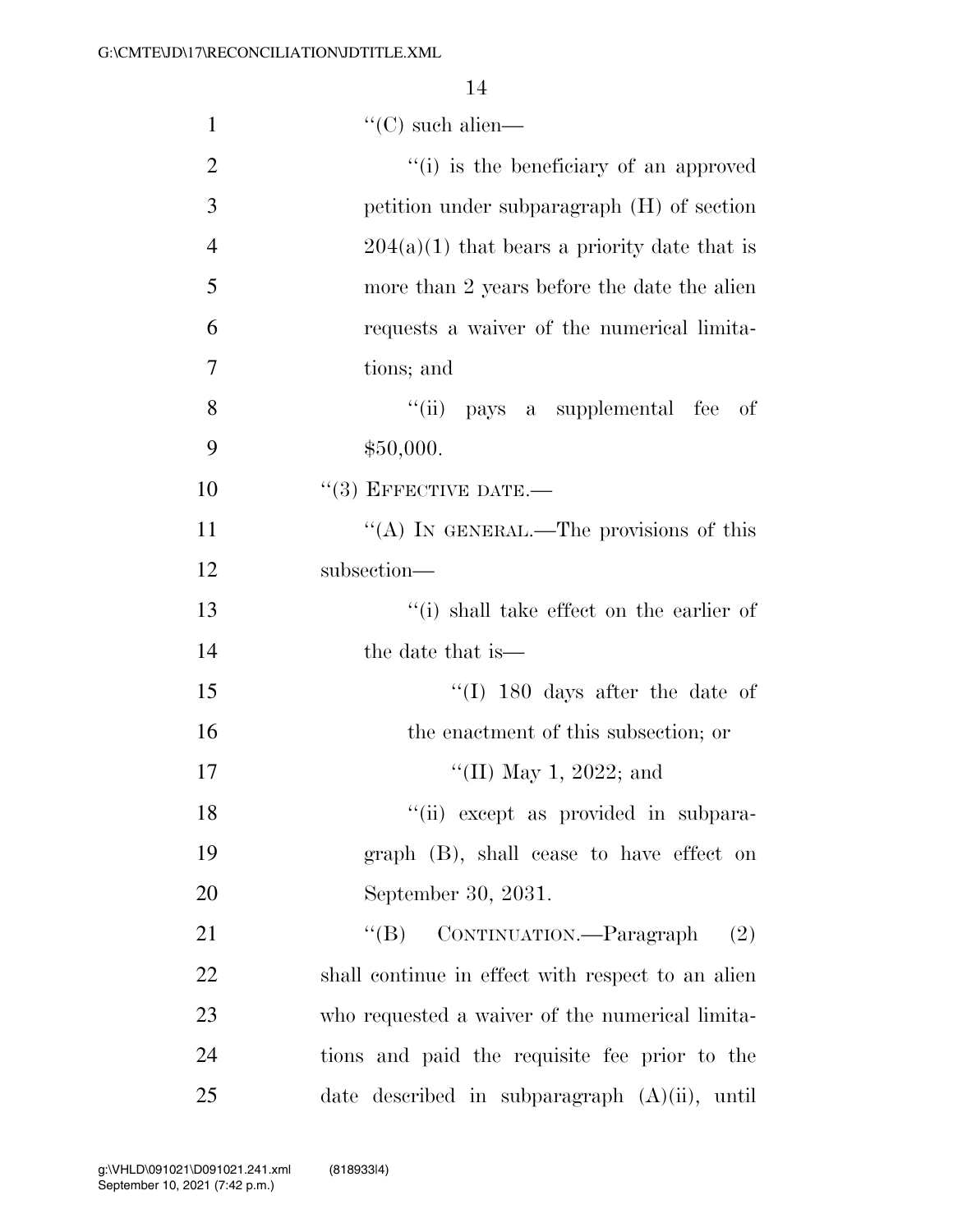the Secretary of Homeland Security renders a final administrative decision on such applica-tion.''.

## **SEC. 60004. ADDITIONAL SUPPLEMENTAL FEES.**

 (a) TREASURY.—The supplemental fees described in 6 subsection (b) of this section, and in sections  $245B(a)(2)$  and 245(n) of the Immigration and Nationality Act, as added by this subtitle, shall be deposited in the general fund of the Treasury of the United States.

 (b) SUPPLEMENTAL PETITION FEE.—Section 204(a)(1) of the Immigration and Nationality Act (8 12 U.S.C.  $1154(a)(1)$  is amended—

13 (1) in subparagraph  $(A)(i)$ , by adding at the end the following: ''A petition for classification by reason of a relationship described in paragraph (1), 16 (3), or (4) of section 203(a) shall be accompanied by a supplemental fee in the amount of \$100.'';

18 (2) in subparagraph  $(B)(i)(I)$ , by adding at the end the following: ''Such petition shall be accom- panied by a supplemental fee in the amount of \$100.'';

 (3) in subparagraph (E), by adding at the end the following: ''Such petition shall be accompanied by a supplemental fee in the amount of \$800.'';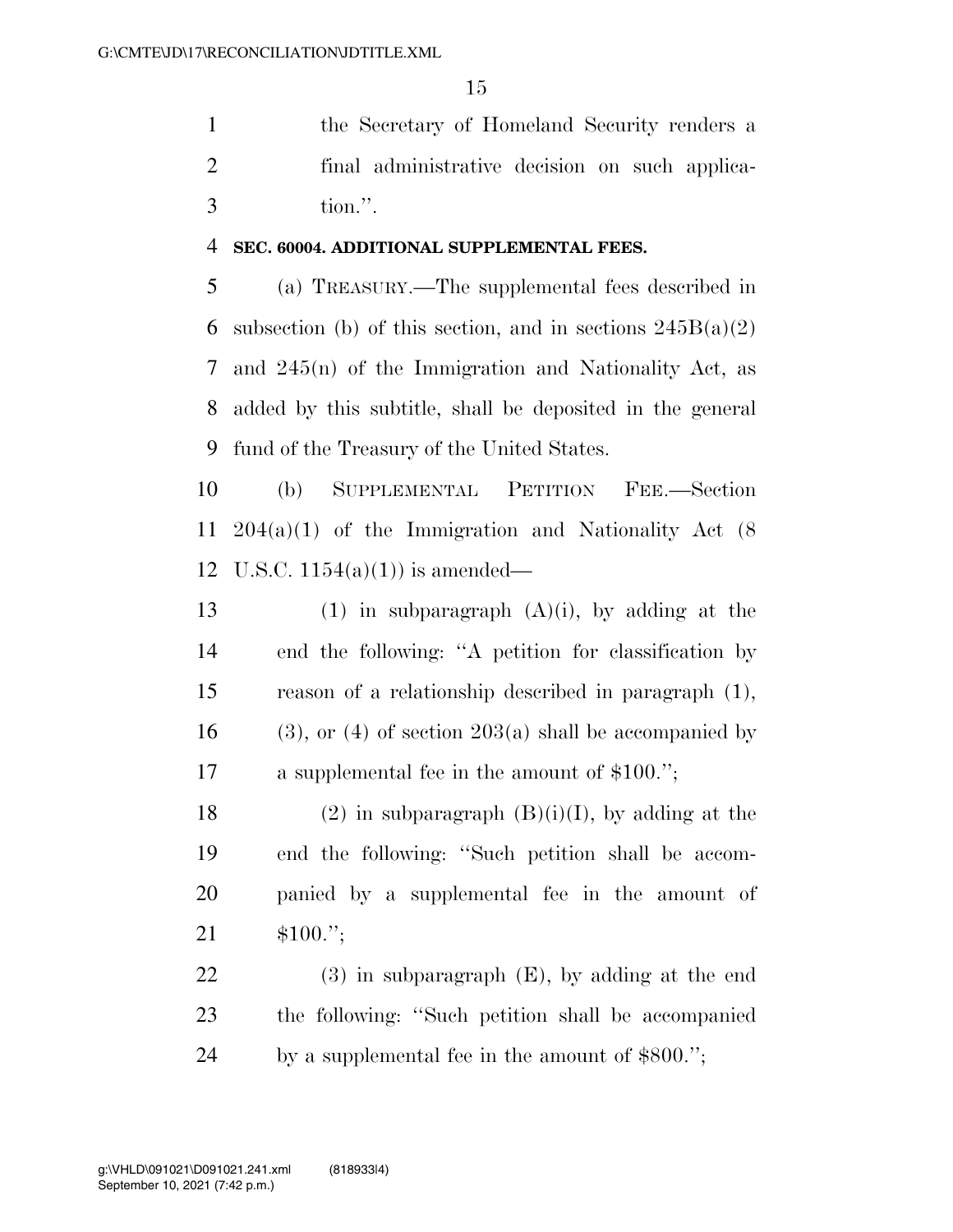(4) in subparagraph (F), by adding at the end the following: ''Such petition shall be accompanied by a supplemental fee in the amount of \$800.''; and (5) in subparagraph (H), by adding at the end the following: ''Such petition shall be accompanied by a supplemental fee in the amount of \$15,000.''. **SEC. 60005. U.S. CITIZENSHIP AND IMMIGRATION SERVICES.**  In addition to amounts otherwise available, there is appropriated to U.S. Citizenship and Immigration Serv- ices for fiscal year 2022, out of any money in the Treasury not otherwise appropriated, \$2,800,000,000, to remain available until expended, for the purpose of increasing the

 capacity of U.S. Citizenship and Immigration Services to efficiently adjudicate applications described in sections 245B and 245(n) of the Immigration and Nationality Act, as added by sections 60001 and 60003 of this Act, respec-tively, and to reduce case processing backlogs.

## **Subtitle B—Community Violence Prevention**

**SEC. 61001. FUNDING FOR COMMUNITY-BASED VIOLENCE** 

## **INTERVENTION INITIATIVES.**

 (a) IN GENERAL.—In addition to amounts otherwise available, there is appropriated to the Attorney General for fiscal year 2022, out of any money in the Treasury not otherwise appropriated, \$2,500,000,000, to remain